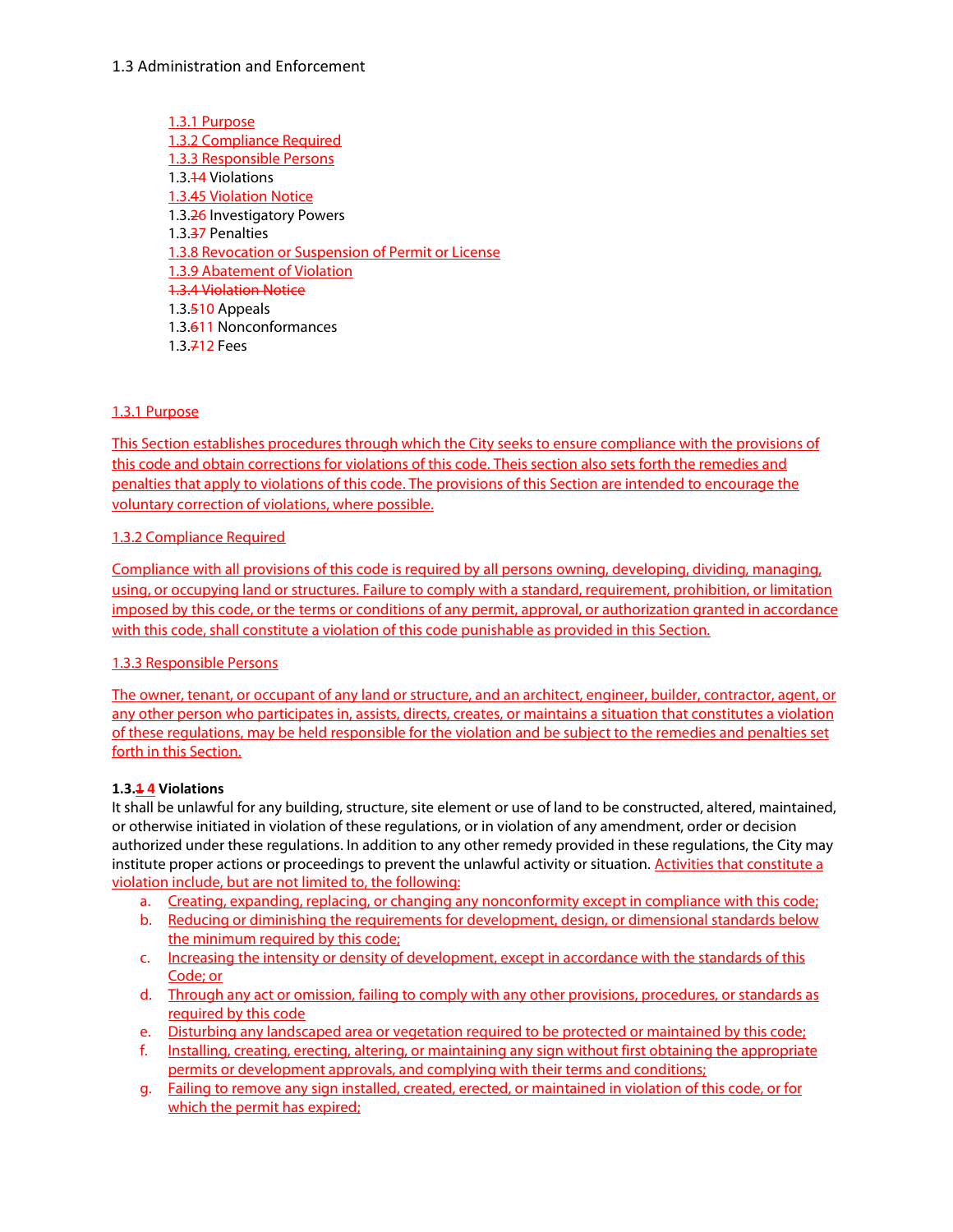- h. Creating, expanding, replacing, or changing any nonconformity except in compliance with this code;
- i. Reducing or diminishing the requirements for development, design, or dimensional standards below the minimum required by this code;
- j. Increasing the intensity or density of development, except in accordance with the standards of this code; or
- k. Through any act or omission, failing to comply with any other provisions, procedures, or standards as required by this Code.

## **1.3.5 Violation Notice**

The following procedures shall be used in citing violations of these regulations:

- a. The first notice will be a certified letter or by other provable means of service indicating the violation must cease within 14 calendar days from the date of receipt of the letter. In cases where a health hazard or emergency may exist, or where removal of the violation is deemed imperative by the Director or his or her designated representative, the 14-day limit may be decreased. The letter may indicate potential penalties for violation.
- b. A final notice will be sent if such violation is not corrected within the time period set forth in the first notice. This letter will indicate the dates and time frames previously given and indicate the violation must cease within 7 calendar days from the date of receipt of the letter. Should the violation not cease within 7-days of receipt, the matter will be referred to the City Attorney and that office will act as expeditiously as possible, and the City Attorney may also follow the processes under Section 1.3.8 or 1.3.9.
- c. Violations may be cited by the City.
- d. Notification may also be made by placing a violation notice directly on the property if the provisions of this sub-section cannot be accomplished.
- e. The Director may grant one extension of up to 30 days should an extension be requested. Requests must be in writing and signed by the responsible persons. Should the Director approve the extension, a written approval will be sent to the responsible persons and added to the case file.

### **1.3.26 Investigatory Powers**

- a. The Director is authorized to enter upon any property, excluding dwelling units, and at any reasonable time for the purpose of inspecting properties or performing other duties under these regulations.
- ab. The City may investigate, and to the extent necessary administer an oath or affirmation, and upon request of any party, may subpoena witnesses, compel own motion, or upon request of any party, may subpoena witnesses, compel their attendance, adduce evidence, and require the production of any matter which is relevant of the investigation, including the existence, description, nature, custody, condition and location of any books, documents or other relevant facts or any other matter reasonably calculated to lead to discovery of admissible evidence.
- b. If any person subject to the provisions of these regulations has records, as described in Wyoming Statutes 18-5-311(b), located outside the State of Wyoming, the person shall either make them available directly to the City, or available to a representative of the City to examine in the place where they are maintained.
- c. Upon failure without lawful excuse to obey a subpoena or to give testimony and upon reasonable notice to all persons affected thereby, the City may apply to any district court for an Order compelling compliance.
- d. The Director is authorized to enter upon any property, excluding dwelling units, and at any reasonable time for the purpose of inspecting properties or performing other duties under these regulations.

### **1.3.37 Penalties**

Any person, firm or corporation responsible persons which who fails to comply with or violates any of these regulations shall be subject to any penalties permitted by the Wyoming Statutes authorizing these regulations, or any other remedy available to the City including: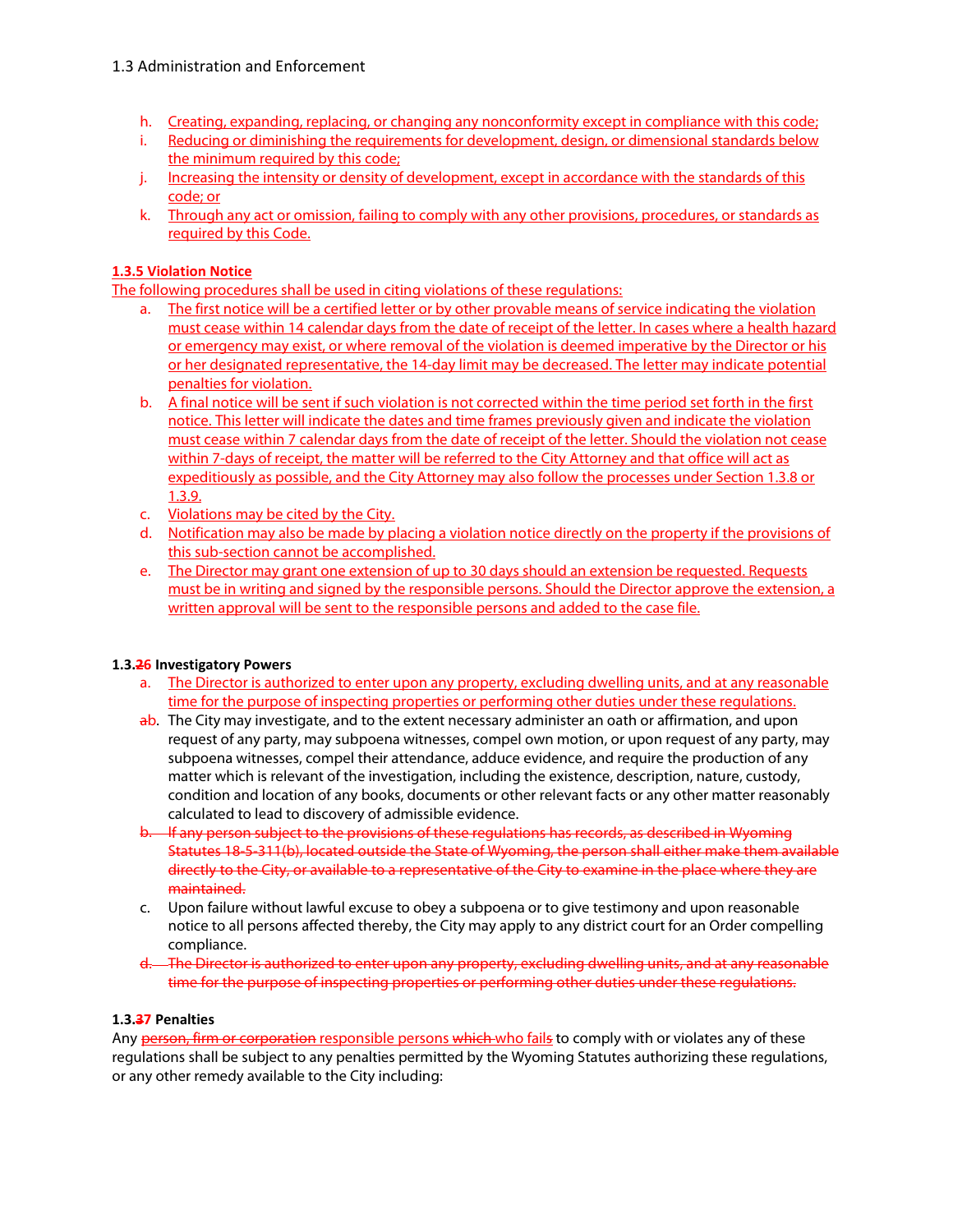- a. *Injunction.* If any building or structure is erected, constructed, reconstructed, repaired, converted, or any building, structure, or land is used in violation of these regulations, the Director or any adjacent or other property owner who would be damaged by such violation, in addition to other remedies, may institute an injunction, mandamus, or other appropriate action or proceeding to stop the violation.
- b. *Fine Generally.* Any person, upon conviction of violating any provision of these regulations shall be guilty of a misdemeanor and, upon conviction, shall be fined not more than \$100.00 for each offense. Each day such violation continues shall constitute a separate offense. Any person violating any provisions of these regulations is guilty of a separate offense for each and every day during any portion of which any violation of any provision of these is committed, continued, or permitted by any such person and shall be punished by a fine of the maximum allowed by the State Statute for each offense. Daily fines may be calculated from the date of first notice to the date of the hearing being scheduled or until date of remedy if remedied prior to a hearing date being established.
- c. *Fine for Misrepresentation of Subdivisions.* Any person who knowingly authorizes, directs or aids in the publication, advertisement, distribution or circulation of any false statement or misrepresentation concerning any subdivision/development for sale, in this or any other state, and every person with knowledge that any such advertisement, prospectus, pamphlet or letter concerning land of any subdivision/development thereto contains any written statement that is false or fraudulent in any material part or who issues, circulates, publishes or distributes the same or who causes the same to be circulated, published or distributed, shall upon conviction be imprisoned for a period not to exceed 30 days or be fined not to exceed \$750.00 the maximum allowed by the State Statue. Each day of violation constitutes a new offense.
- d. Revocation or Suspension of Permit or License. Violations of these regulations may result in revoking or suspending a permit, license, or approval where the terms of the approval are not being met as provided in subsection 1.3.8, below.
- e. Abatement of Violation. Violations of these regulations may be abated at the election of the Planning Director. This procedure shall not be the sole remedy available, and the City may enforce these regulations in any manner provided by law as provided in section 1.3.9, below.
- f. Stay of Fines. Should a remedy be initiated by the responsible persons or during a public hearing process, a stay of fines may be permitted.

### **1.3.8 Revocation or Suspension of Permit or License**

Revocation or suspension of any City issued permit, license or approval issued in accordance with these regulations or the Municipal Code may be made under the procedures and standards of this Section.

- a. A permit or approval shall be revoked or suspended if any of the following findings is made:
	- 1. A use or development action upon the parent property has not obtained approvals required by this code; or
	- 2. The physical development, use, development option, or subdivision, violates the terms or conditions of the permit or any approval of this code; or
	- 3. The permit, approval, or license was issued on the basis of erroneous or misleading information or misrepresentation.
- b. Rules of Procedure
	- 1. A revocation proceeding shall be governed by the contested case rules adopted by the City.
- c. Process
	- 1. The process shall follow the proceedings of Section 2.92.020 of the Municipal Code of the City of Cheyenne.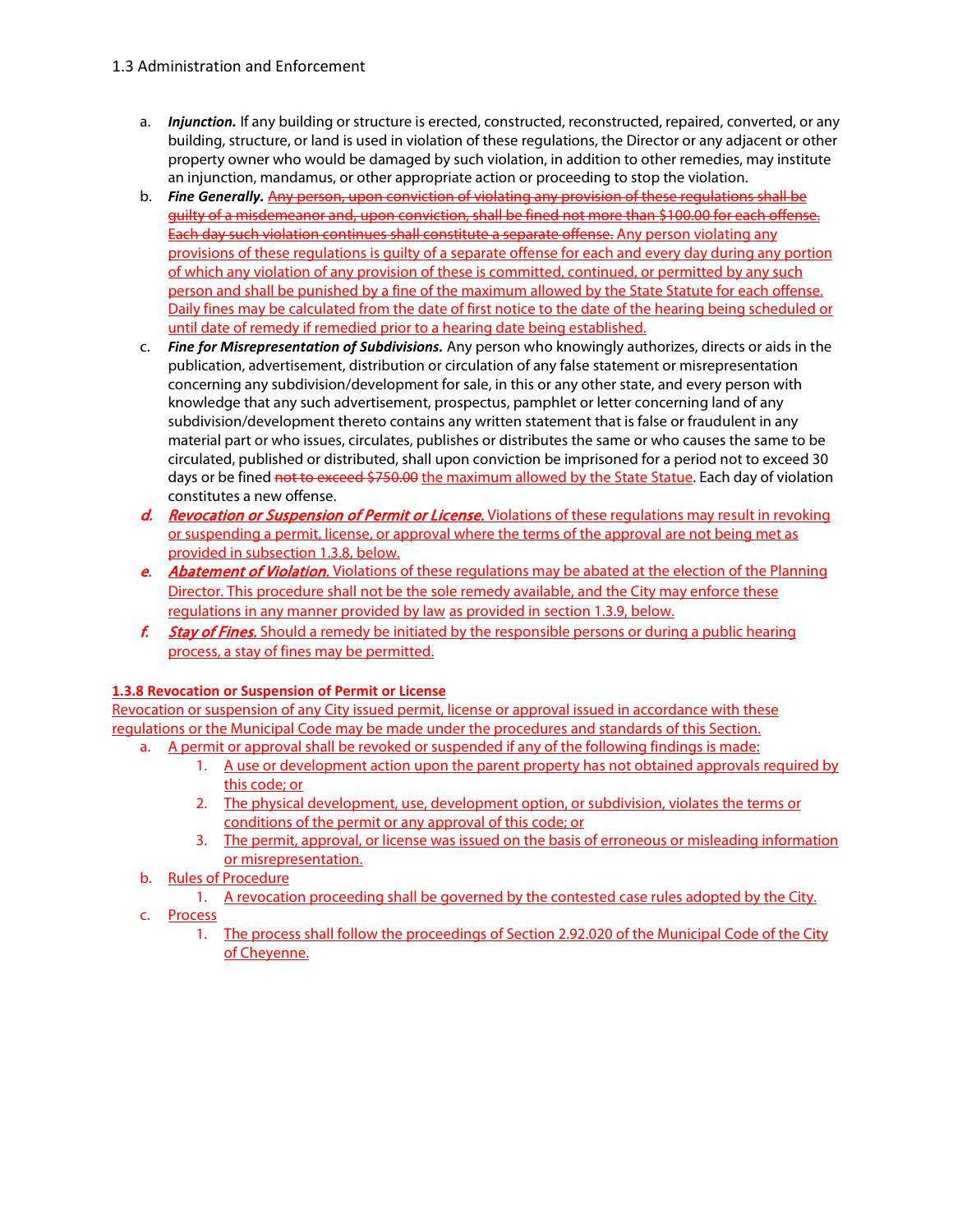# **1.3.9 Abatement of Violations**

Abatements of violations of these regulations shall be made under the procedures and standards of this Section. a. An Order to Abate shall be issued if there is:

- 1. Competent, substantial evidence that a violation of this Code does exist; and
- 2. Sufficient cause to evict or relocate an illegal use or rehabilitate, demolish, remove or repair an illegal development.
- b. Effect
	- 1. If an Order to Abate is issued it shall mean that the land or development is in violation of this Code and the illegal activity shall be discontinued and rehabilitated, repaired, removed, or demolished in the manner and means specifically set forth in the Order to Abate.
- c. Rules of Procedure
	- 1. An abatement proceeding shall be governed by the Wyoming Administrative Procedures Act, §16-3-101.
- d. Process
	- 1. Notice to Abate. If the Director has issued a Final Notice as specified in Section 1.3.5.c and the responsible persons is found to not be in compliance after the timeline specified in the final notice, a notice to abate may be mailed to the landowner stating the date and time the abatement will take place. Notice shall be sent at least 14 days prior to the abatement.
	- 2. Notice of Hearing to Abate. Should the responsible persons request to appeal the notice to abate after receiving the notice, a notice of a hearing to abate shall be mailed to the landowner stating the date, time, and location of the public hearing by certified mail, return receipt requested and stating the provisions of these regulations being violated. Notice shall be sent at least 14 days prior to the hearing.
	- 3. Hearing officer recommendation. If, after the conclusion of the hearing, the Officer finds that an Order to Abate shall be issued, the Hearing Officer shall prepare a recommended Order to Abate outlining findings and specifying the nature of the violation, the method of abatement, and the time within which the abatement shall be commenced and completed. The Hearing Officer shall provide the landowner a copy of the recommended Order to Abate, by mail, on the day the recommended order is forwarded to the Governing Body for a final decision. A recommendation will be made within 30 days of the hearing.
	- 4. Governing Body Decision. The Governing Body shall make a final decision on whether to issue an Order to Abate following conduct of a public hearing. The Director shall provide the landowner notice of the hearing by certified mail, return receipt requested, a minimum of 14 calendar days prior to the date of the hearing. Notice shall also be published in a newspaper of general circulation in the City substantially in the format set forth in these regulations for other hearings. At the hearing, the Governing Body shall provide the landowner or the landowner's authorized representative and Director an opportunity to make statements about the record established in the Hearing to Abate and the recommended Order to Abate. The Governing Body shall then review the record and recommended Order to Abate. Continuances of the hearing may be granted by the Governing Body on request of the landowner, for good cause shown. The hearing shall be held within 30 days of the hearing officers' recommendation. Governing Body Decision shall be made within 30 days after closing of the hearing.
	- 5. Abatement. The City's right to abate a violation of this Code, as provided in this Section, shall be cumulative to any other remedy provide by law.
- e. Costs of abatement; notice of assessment
	- 1. Upon completion of abatement by the city, the city shall complete a statement of costs. The statement shall include the costs of abatement and any other expenses incurred by the city, plus an administrative fee in the amount of fifty (50) percent of the abatement costs.
	- 2. The city shall send written notice of the city's costs of the abatement to the owner of the property by certified mail, return receipt requested.